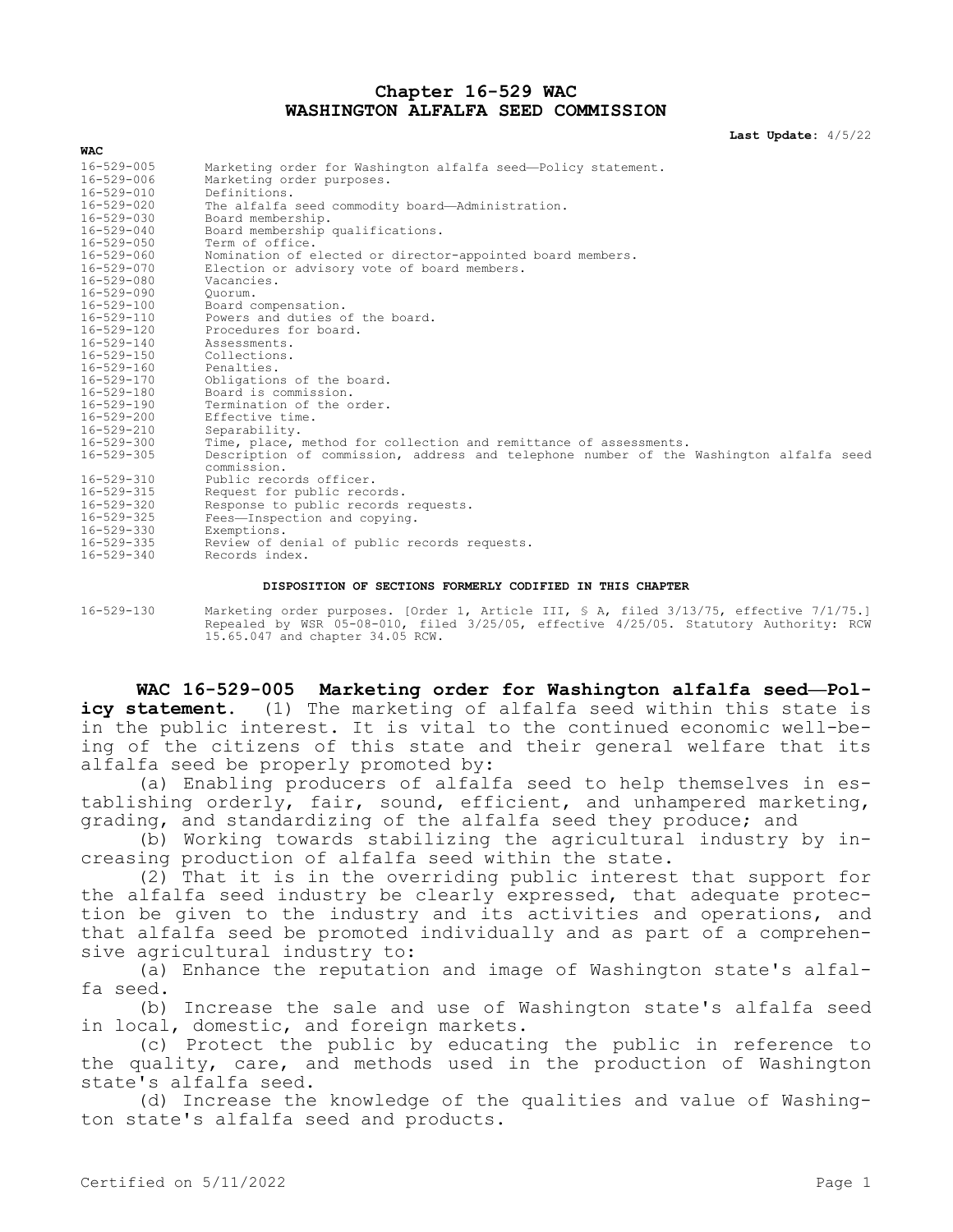(e) Support and engage in programs or activities that benefit the planting, production, harvesting, handling, processing, marketing, and uses of alfalfa seed produced in Washington state.

(3) The director is authorized to implement, administer, and enforce chapter 15.65 RCW through the adoption of this marketing order.

(4) The Washington state alfalfa seed commodity board exists primarily for the benefit of the people of the state of Washington and its economy, and with oversight by the director, the board is authorized to speak on behalf of Washington state government with regard to alfalfa seed under the provisions of this marketing order.

[Statutory Authority: RCW 15.65.047 and chapter 34.05 RCW. WSR 05-08-010, § 16-529-005, filed 3/25/05, effective 4/25/05.]

**WAC 16-529-006 Marketing order purposes.** This marketing order is to promote the general welfare of the state and the Washington state alfalfa seed commodity board is designated by the director to conduct the following programs in accordance with chapter 15.65 RCW for the purpose of maintaining existing markets or creating new or larger local, domestic, and foreign markets; increasing production efficiency; ensuring a fair regulatory environment; or increasing per capita consumption of alfalfa seed grown in Washington state.

(1) To carry out the purposes of this chapter, the board shall provide for a program in one or more of the following areas:

(a) Establish plans and conduct programs for marketing, sales, promotion, and/or other programs for maintaining present markets and/or creating new or larger markets for alfalfa seed. Such programs shall be directed toward increasing the sale of alfalfa seed without reference to any particular brand or trade name and shall neither make use of false or unwarranted claims on behalf of alfalfa seed nor disparage the quality, value, sale, or use of any other agricultural commodity. The board may also engage in cooperative efforts in the domestic or foreign marketing of alfalfa seed.

(b) Provide for research in the production, harvesting, processing, irrigation, transportation, handling, and/or distribution of alfalfa seed and expend the necessary funds for such purposes. Insofar as practicable, such research shall be carried out by experiment stations of Washington State University, but if in the judgment of the board said experiment stations do not have adequate facilities for a particular project or if some other research agency has better facilities therefor, the project may be carried out by other research agencies selected by the board.

(c) Provide for collection and dissemination of information pertaining to alfalfa seed.

(d) Conduct programs for the purpose of providing information and education including:

(i) Marketing information and services for producers of alfalfa seed for the verification of grades, standards, weights, tests, and sampling of quality and quantity of alfalfa seed purchased by handlers from affected producers.

(ii) Information and services enabling producers to meet their resource conservation objectives.

(iii) Alfalfa seed-related education and training.

(e) Subject to the provisions of the act, provide information and communicate on matters pertaining to the production, irrigation, processing, transportation, marketing, or uses of alfalfa seed produced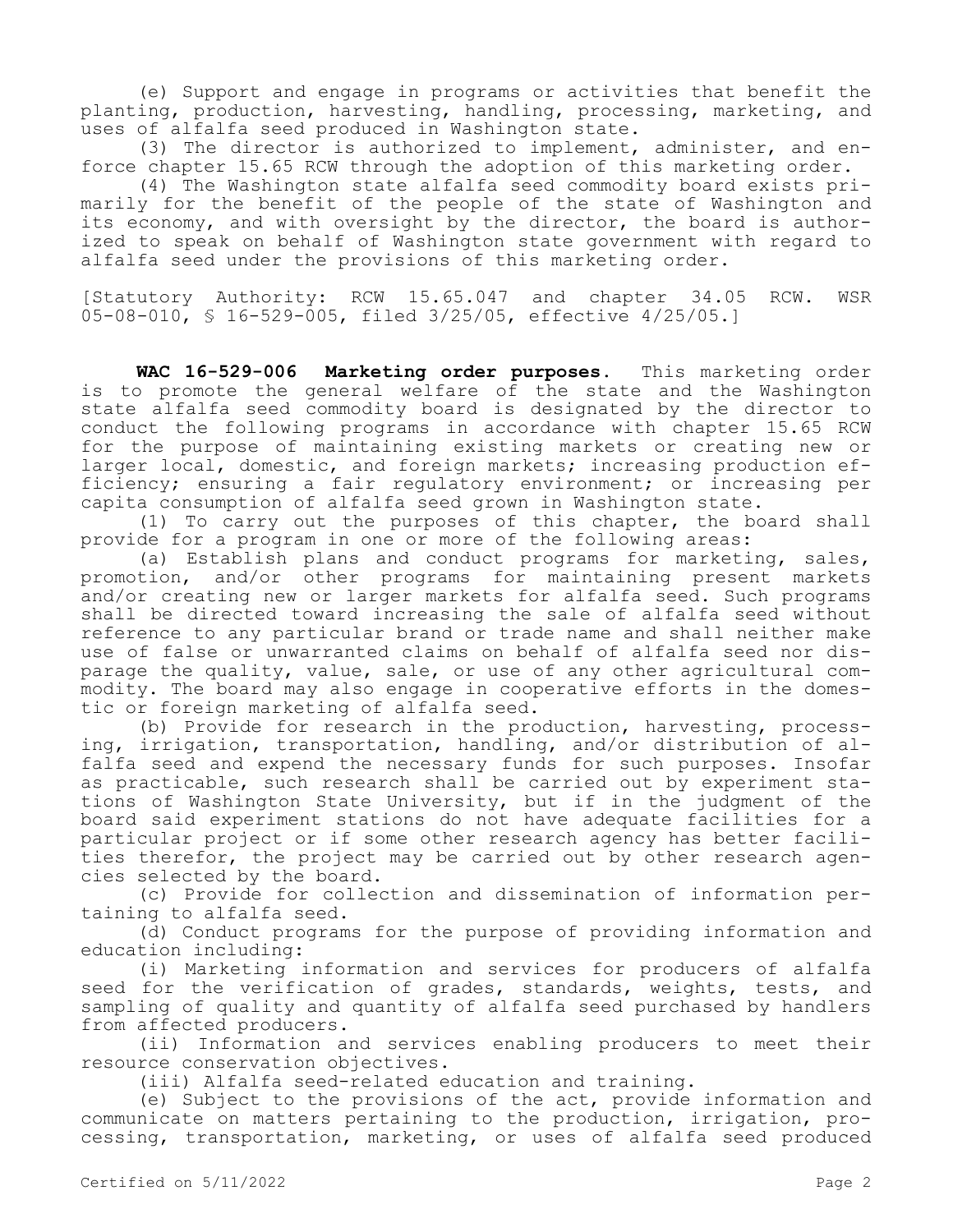in Washington state to any elected official or officer or employee of any agency.

(2) The director shall approve any plans, programs, and projects concerning:

(a) The establishment, issuance, effectuation, and administration of programs authorized under this section for marketing and promotion of alfalfa seed.

(b) The establishment and effectuation of market research projects, market development projects, or both to the end that marketing and utilization of alfalfa seed may be encouraged, expanded, improved, or made more efficient.

[Statutory Authority: RCW 15.65.047 and chapter 34.05 RCW. WSR 05-08-010, § 16-529-006, filed 3/25/05, effective 4/25/05.]

**WAC 16-529-010 Definitions.** Definitions for terms used in this chapter are also found in chapter 15.65 RCW, Washington State Agricultural Commodity Boards Act. For the purpose of this marketing order, the following additional definitions shall apply:

"Act" means the Washington state agricultural commodity boards or chapter 15.65 RCW.

"Affected area" means that portion of the state of Washington located east of the summit of the Cascade Mountains.

"Affected handler" means any person who acts as principal or agent or otherwise in buying, selling, marketing, or distributing alfalfa seed not grown by him or her.

"Affected producer" means any person who produces any variety of alfalfa seed in the state of Washington for market in commercial quantities: Provided, That for the purpose of election and membership on the commodity board, a producer-handler shall be considered as acting only as a producer.

"Affected unit" means one hundred weight (cwt) of cleaned alfalfa seed as sold by an affected producer to a handler or other producer.

"Alfalfa seed" means the seed that is harvested from any variety of alfalfa plants.

"Alfalfa seed commodity commission" hereinafter referred to as "commission" means the commodity commission formed under the provisions of WAC 16-529-020 through 16-529-120.

"Commercial quantity" means all alfalfa seed produced in any calendar year by any producer.

"Department" means the department of agriculture of the state of Washington.

"Director" means the director of agriculture of the state of Washington or his or her duly appointed representative.

"Disclosure" means inspection or copying.

"Marketing season" or "fiscal year" means the twelve-month period beginning with July 1st of any year and ending with June 30th of the year following, both dates being inclusive.

"Person" means any individual, firm, corporation, limited liability company, trust, association, partnership, society or any other organization of individuals, or any unit or agency of local or state government.

"Producer-handler" means any person who acts both as a "producer" and as a "handler" with respect to the alfalfa seed which he/she produces, and a handler with respect to the alfalfa seed which he/she handles, including that produced by himself/herself. "To produce"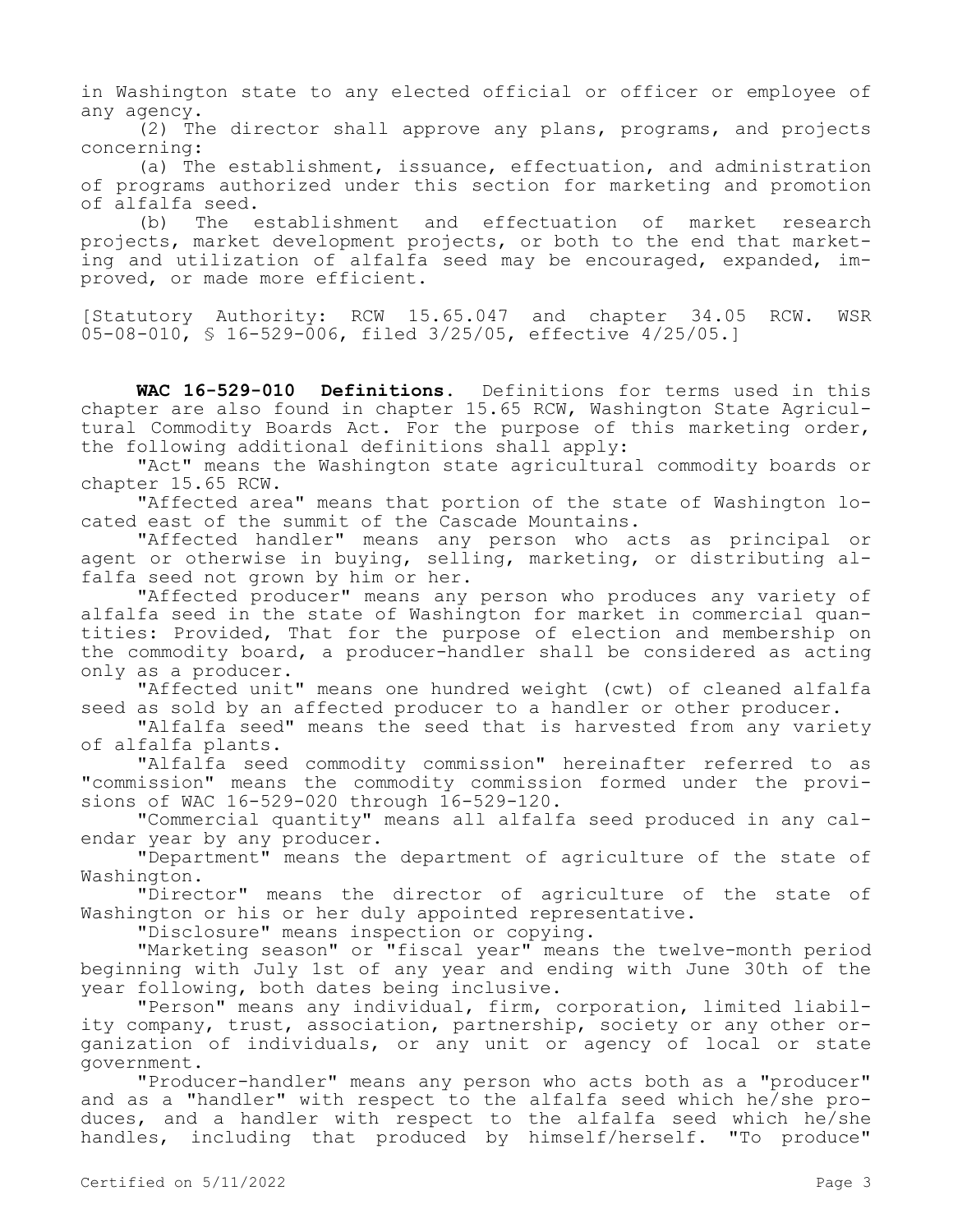means to act as a producer. For the purposes of the alfalfa seed marketing order, "producer" shall include bailees who contract to produce or grow any agricultural product on behalf of a bailor who retains title to the seed and its resulting agricultural product or the agricultural product delivered for further production or increase.

"Public records" includes any writing containing information relating to the conduct of government or the performance of any governmental or proprietary function prepared, owned, used, or retained by the department regardless of physical form or characteristics.

 "Sell" includes offer for sale, expose for sale, have in possession for sale, exchange, barter, or trade.

[Statutory Authority: RCW 15.65.047, 42.56.040, and chapter 34.05 RCW. WSR 17-05-035, § 16-529-010, filed 2/8/17, effective 3/11/17. Statutory Authority: RCW 15.65.047 and chapter 34.05 RCW. WSR 05-08-010, § 16-529-010, filed 3/25/05, effective 4/25/05; Order 1, Article I, § A, filed 3/13/75, effective 7/1/75.]

**WAC 16-529-020 The alfalfa seed commodity board—Administration.**  The provisions of this chapter and the applicable provisions of the act shall be administered and enforced by the board as the designee of the director.

[Order 1, Article II, § A, filed 3/13/75, effective 7/1/75.]

**WAC 16-529-030 Board membership.** (1) The board shall consist of eight members. Six members shall be affected producers appointed or elected as provided in WAC 16-529-020 through 16-529-120. One member shall be an affected handler appointed as provided in WAC 16-529-020 through 16-529-120. The director shall appoint one member of the board who is neither an affected producer nor an affected handler to represent the director. The position representing the director shall be a voting member.

(a) Director-appointed positions on the board shall be designated as position 2, position 4, position 6, and position 7. The affected handler member of the board shall be position 7.

(b) Elected affected producer positions on the board shall be designated as position 1, position 3, and position 5.

(c) The position representing the director who is neither an affected producer nor an affected handler shall be designated as position 8.

(2) For the purpose of nomination, appointment, and election of affected producer members of the board, the affected area of the state of Washington shall be divided into three representative districts as follows:

(a) District I shall have two board members, being Positions 1 and 2, and shall include the counties of Adams, Chelan, Douglas, Ferry, Franklin, Grant, Lincoln, Okanogan, Pend Oreille, Spokane, and Stevens.

(b) District II shall have one board member, being Position 3, and shall include the counties of Benton, Kittitas, Klickitat, and Yakima.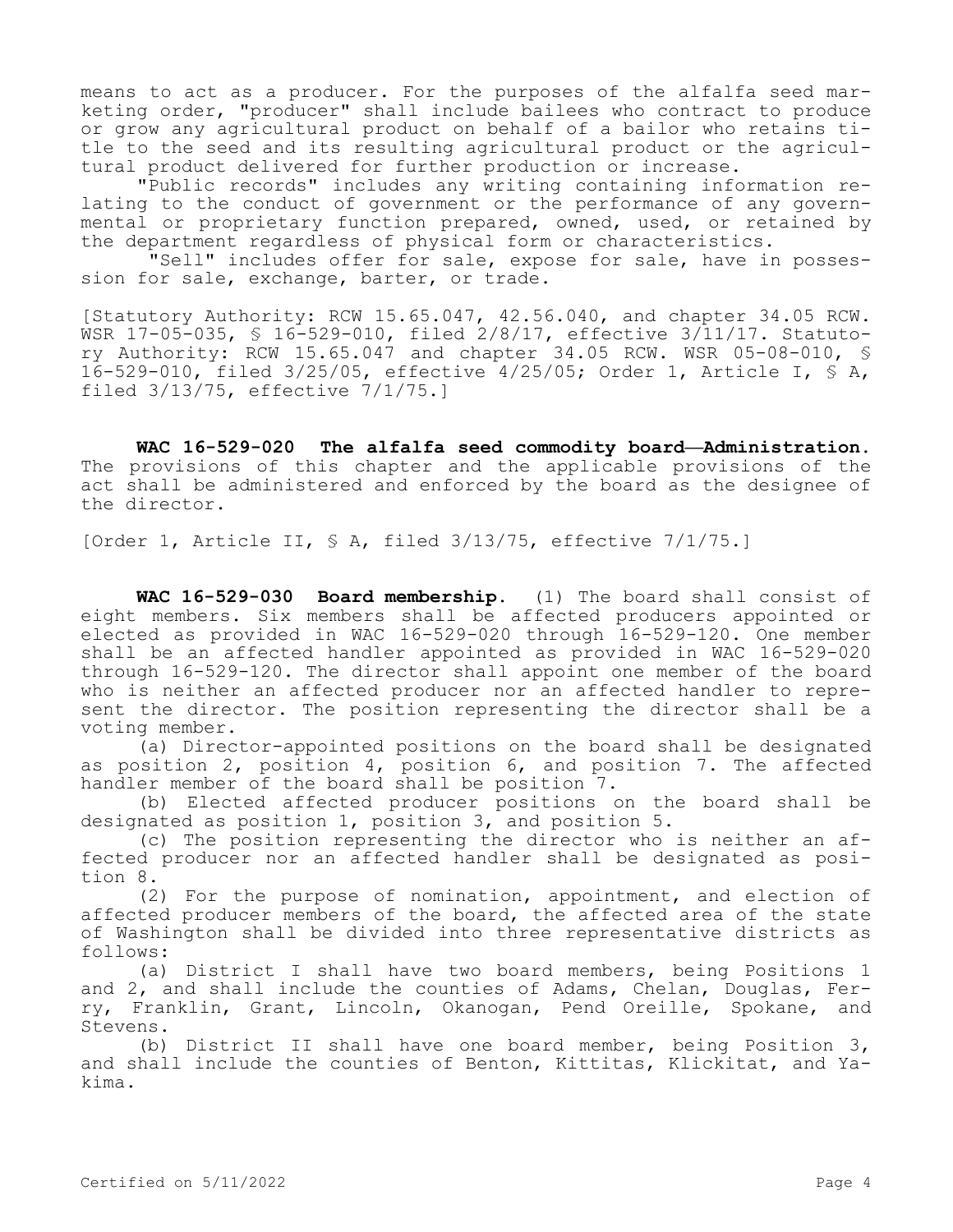(c) District III shall have three board members, being Positions 4, 5, and 6, and shall include the counties of Asotin, Columbia, Garfield, Walla Walla, and Whitman.

(d) If no nominations are received or there are fewer than three affected producers within a district, the position(s) shall be deemed "at large" and shall be filled by a producer from any district in the state. Nominations may be made by producers from any district in the state pursuant to the provisions of WAC 16-529-060.

[Statutory Authority: Chapters 15.65 and 34.05 RCW. WSR 08-16-014, § 16-529-030, filed 7/25/08, effective 8/25/08. Statutory Authority: RCW 15.65.047 and chapter 34.05 RCW. WSR 05-08-010, § 16-529-030, filed 3/25/05, effective 4/25/05. Statutory Authority: Chapter 15.65 RCW. WSR 85-10-015 (Order 1850), \$ 16-529-030, filed 4/22/85, effective 6/1/85; Order 1, Article II, § B, filed 3/13/75, effective 7/1/75.]

**WAC 16-529-040 Board membership qualifications.** (1) The affected producer members of the board must be practical producers of alfalfa seed and each shall be a citizen and resident of this state, over the age of eighteen years. Each affected producer board member must be and have been actually engaged in producing alfalfa seed within the state of Washington for a period of five years and has during that time derived a substantial portion of his/her income therefrom and is not engaged in business, directly or indirectly, as a handler or other dealer.

(2) The affected handler member of the board must be a practical handler of alfalfa seed and shall be a citizen and resident of this state, over the age of eighteen years. The affected handler board member must be and have been, either individually or as an officer or an employee of a corporation, firm, partnership, association, or cooperative, actually engaged in handling alfalfa seed within the state of Washington for a period of five years and has during that period derived a substantial portion of his/her income therefrom.

(3) The qualifications of members of the board must continue during their term of office.

(4) To accomplish the transition to a commodity board structure where the director appoints a majority of the board members, the names of the currently elected board members in positions 2, 4, 6, and 7 shall be forwarded to the director for appointment within thirty days of the effective date of this amended marketing order.

[Statutory Authority: RCW 15.65.047 and chapter 34.05 RCW. WSR 05-08-010, § 16-529-040, filed 3/25/05, effective 4/25/05; Order 1, Article II, § C, filed 3/13/75, effective 7/1/75.]

**WAC 16-529-050 Term of office.** The term of office for members of the board shall be three years, and one-third of the membership as nearly as possible shall be appointed or elected each year.

[Statutory Authority: RCW 15.65.047. WSR 22-08-097, § 16-529-050, filed 4/5/22, effective 5/6/22. Statutory Authority: RCW 15.65.047 and chapter 34.05 RCW. WSR 05-08-010, § 16-529-050, filed 3/25/05, effective 4/25/05; Order 1, Article II, § D, filed 3/13/75, effective 7/1/75.]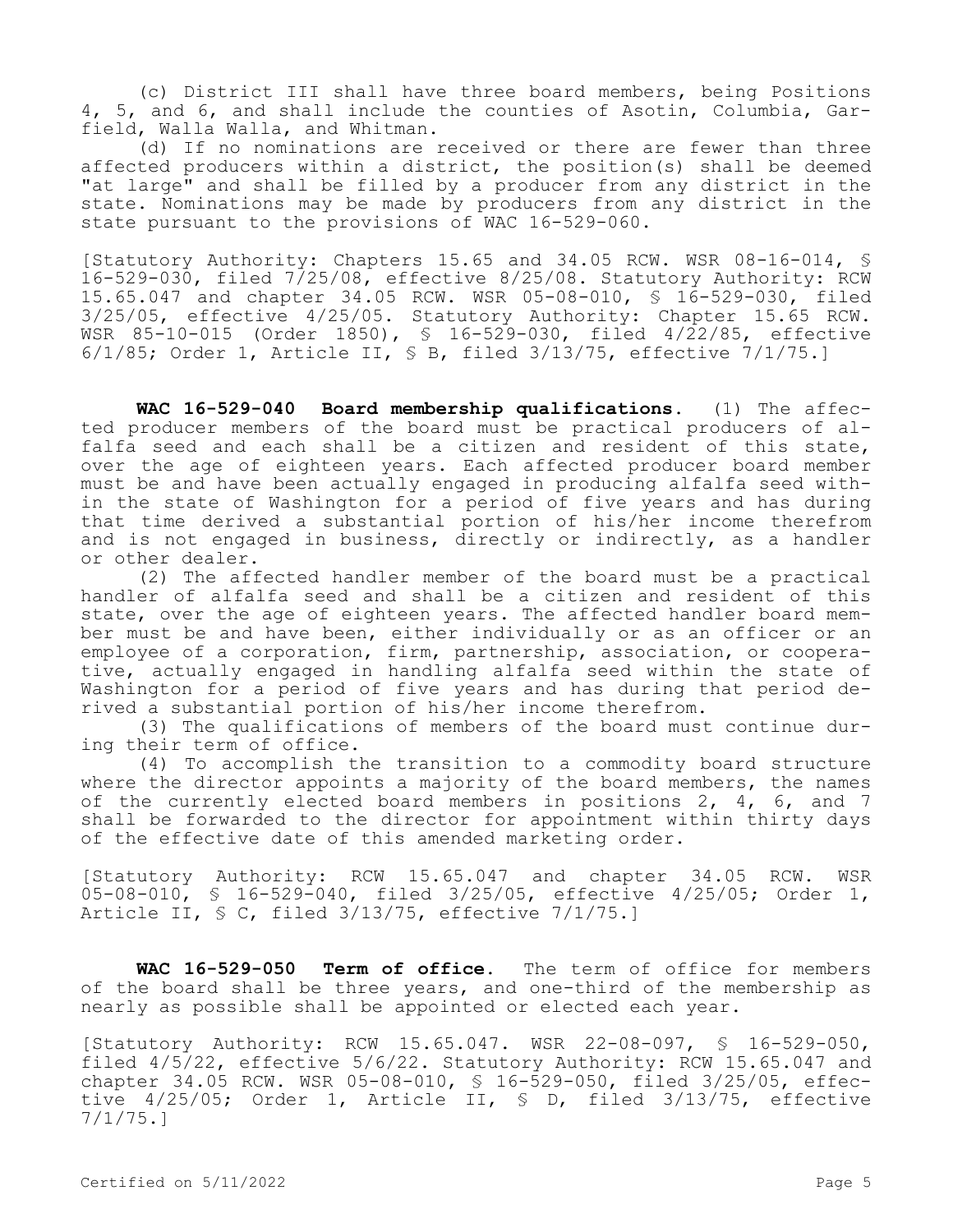**WAC 16-529-060 Nomination of elected or director-appointed board members.** (1) For the purpose of nominating candidates for appointment or election to board membership, the director shall call a separate nomination meeting of affected producers and affected handlers.

(2) Each year the director shall call a nomination meeting for both elected and director-appointed affected producer and affected handler board members in those districts whose board members' terms are about to expire. The meeting(s) shall be held at least thirty days in advance of the date set by the director for the election or advisory vote of board members.

(a) Notice of a nomination meeting shall be published in newspapers of general circulation within the affected district not less than ten days in advance of the date of such meeting and, in addition, written notice of every such meeting shall be given to all affected producers within such affected district, and to all handlers, according to the list maintained by the board pursuant to RCW 15.65.295.

(b) Nonreceipt of notice by any interested person shall not invalidate the proceedings at such nomination meeting.

(c) Any qualified affected producer or affected handler may be nominated orally for membership on the board at a nomination meeting. Nominations may also be made within five days after the nomination meeting by written petition filed with the director, signed by not less than three affected producers or affected handlers.

(d) When only one nominee is nominated by the affected producers for any position, RCW 15.65.250 shall apply.

[Statutory Authority: Chapters 15.65 and 34.05 RCW. WSR 08-16-014, § 16-529-060, filed 7/25/08, effective 8/25/08. Statutory Authority: RCW 15.65.047 and chapter 34.05 RCW. WSR 05-08-010, § 16-529-060, filed 3/25/05, effective 4/25/05; Order 1, Article II, § E, filed 3/13/75, effective 7/1/75.]

**WAC 16-529-070 Election or advisory vote of board members.** (1) An election or advisory vote shall be conducted by secret ballot under the supervision of the director. Each affected producer and affected handler shall be entitled to one vote.

(2) Elected affected producer members of the board shall be elected by a majority of the votes cast by the affected producers within the affected district or, in the case of an election for an "at large" position, by a majority of the votes cast by affected producers from any district.

If a nominee does not receive a majority of the votes on the first ballot, a runoff election shall be held by mail in a similar manner between the two candidates for such position receiving the largest number of votes.

(3) An advisory vote shall be conducted for affected producer or affected handler board members appointed by the director under the provisions of RCW 15.65.243. The names of the two candidates receiving the most votes in the advisory vote shall be forwarded to the director for potential appointment to the board. In the event there are only two candidates nominated for a board position, an advisory vote may not be held and the candidates' names shall be forwarded to the director for potential appointment.

(4) Notice of every election or advisory vote for board membership shall be published in a newspaper of general circulation within the affected district not less than ten days in advance of the date of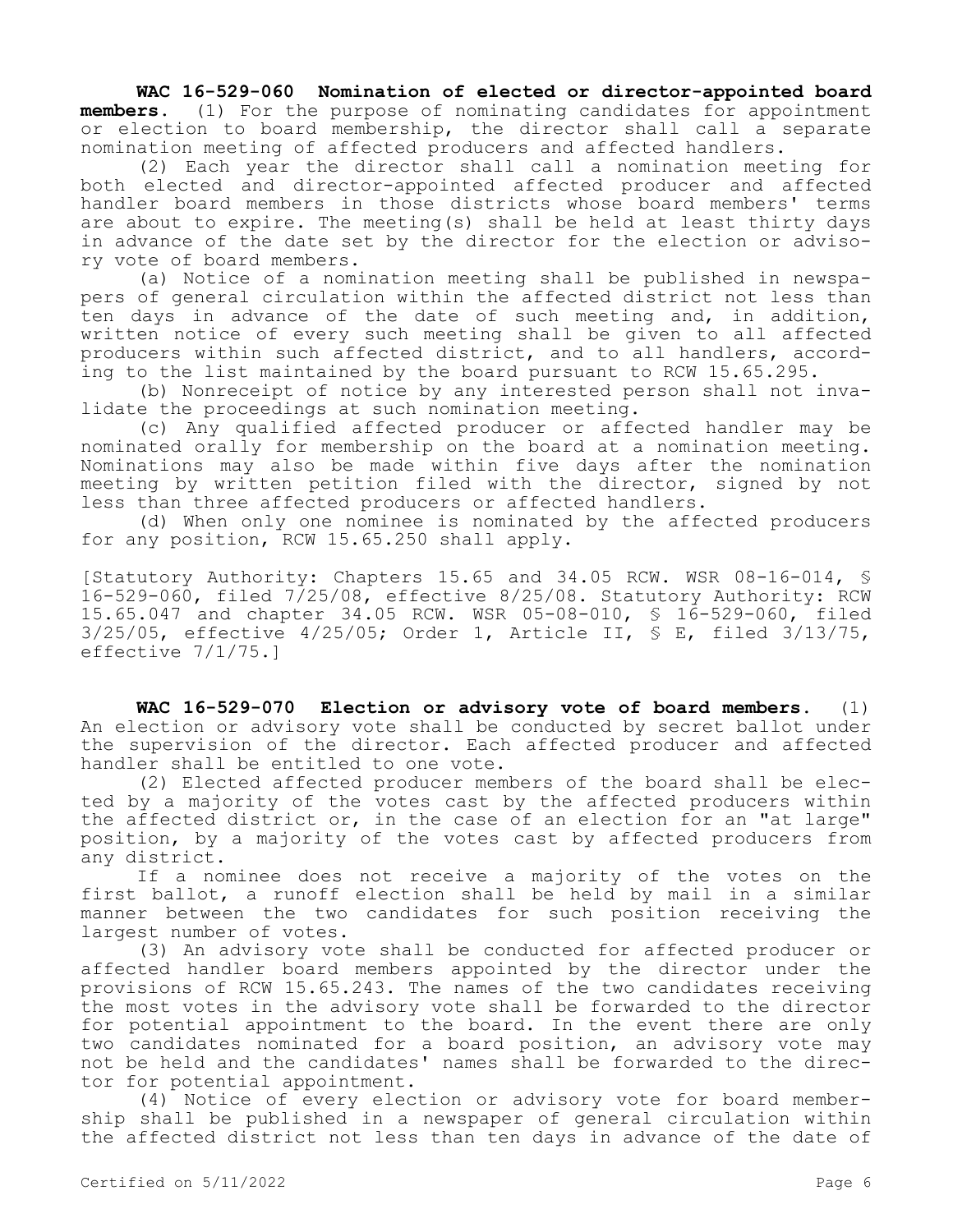the election or advisory vote. Not less than ten days prior to every election or advisory vote for board membership, the director shall mail a ballot of the candidates to each affected producer and affected handler entitled to vote whose name appears upon the list of such affected producers and affected handlers as maintained by the board pursuant to RCW 15.65.295. Any other affected producer or affected handler entitled to vote may obtain a ballot by application to the director upon establishing his/her qualifications.

(5) Nonreceipt of a ballot by an affected producer or affected handler shall not invalidate the election or advisory vote of any board member.

[Statutory Authority: Chapters 15.65 and 34.05 RCW. WSR 08-16-014, § 16-529-070, filed 7/25/08, effective 8/25/08. Statutory Authority: RCW 15.65.047 and chapter 34.05 RCW. WSR 05-08-010, § 16-529-070, filed 3/25/05, effective 4/25/05; Order 1, Article II, § F, filed 3/13/75, effective 7/1/75.]

**WAC 16-529-080 Vacancies.** (1) In the event of a vacancy on the board in an elected position, the remaining members shall select a qualified person to fill the unexpired term. The appointment shall be made at the board's first or second meeting after the position becomes vacant.

(2) In the event of a vacancy in a director-appointed position, the position shall be filled as specified in RCW 15.65.270.

[Statutory Authority: RCW 15.65.047 and chapter 34.05 RCW. WSR 05-08-010, § 16-529-080, filed 3/25/05, effective 4/25/05; Order 1, Article II, § G, filed 3/13/75, effective 7/1/75.]

**WAC 16-529-090 Quorum.** A majority of the voting members shall constitute a quorum for the transaction of all business and the carrying out of all duties of the board.

[Order 1, Article II, § H, filed 3/13/75, effective 7/1/75.]

**WAC 16-529-100 Board compensation.** No member of the board shall receive any salary or other compensation, but each member shall receive an amount not to exceed the amount specified in RCW 43.03.230 for actual attendance on or traveling to and from meetings of the board or on special assignment for the board, together with subsistence and traveling expenses incurred in carrying out the duties of the board in accordance with RCW 43.03.050 and 43.03.060: Provided, That the board may adopt by resolution provisions for reimbursement of actual travel expenses incurred by members and employees of the board in carrying out the provisions of this marketing order pursuant to RCW 15.65.270.

[Statutory Authority: RCW 15.65.047 and chapter 34.05 RCW. WSR 05-08-010, § 16-529-100, filed 3/25/05, effective 4/25/05; Order 1, Article II, § I, filed 3/13/75, effective 7/1/75.]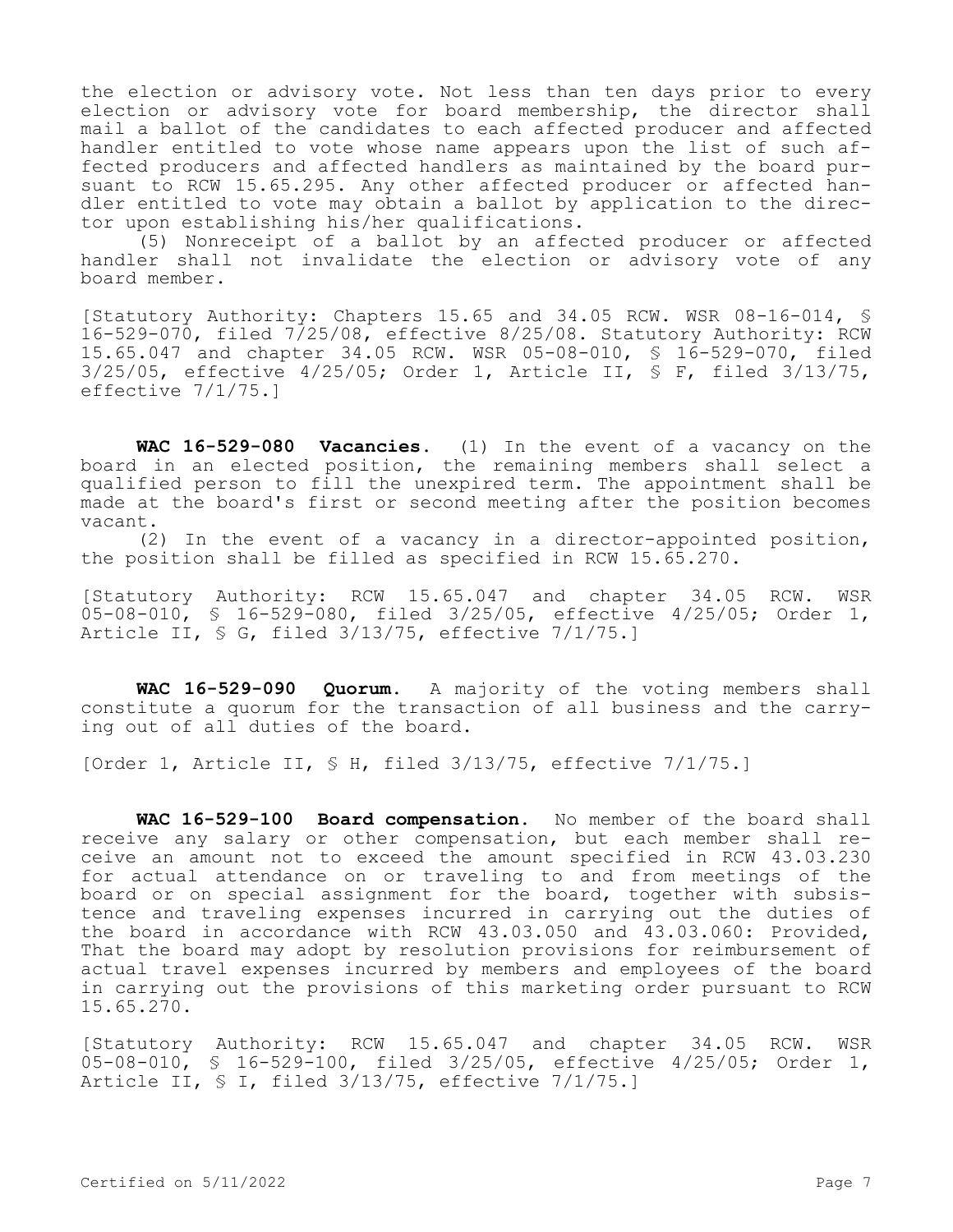**WAC 16-529-110 Powers and duties of the board.** The board shall have the following powers and duties:

(1) To administer, enforce, and control the provisions of this chapter as the designee of the director.

(2) To elect a chairman and such other officers as the board deems advisable.

(3) To employ and discharge at its discretion such personnel, including attorneys engaged in the private practice of law subject to the approval and supervision of the attorney general, as the board determines are necessary and proper to carry out the purpose of this chapter and effectuate the declared policies of the act.

(4) To pay only from moneys collected as assessments or advances thereon the costs arising in connection with the formulation, issuance, administration, and enforcement of this chapter. Such expenses and costs may be paid by check, draft, or voucher in such form and in such manner and upon the signature of the person as the board may prescribe.

(5) To reimburse any applicant who has deposited money with the director in order to defray the costs of formulating this chapter.

(6) To establish an "alfalfa seed revolving fund" and such fund to be deposited in a bank or banks or financial institution or institutions, approved for the deposit of state funds, in which all money received by the board, except as the amount of petty cash for each day's needs, not to exceed one hundred dollars, shall be deposited each day or as often during the days as advisable.

(7) To keep or cause to be kept in accordance with accepted standards of good accounting practice, accurate records of all assessments, collections, receipts, deposits, withdrawals, disbursements, paid outs, moneys and other financial transactions made and done pursuant to this order. Such records, books, and accounts shall be audited subject to procedures and methods lawfully prescribed by the state auditor. Such books and accounts shall be closed as of the last day of each fiscal year of the commission. A copy of such audit shall be delivered within thirty days after the completion thereof to the governor, the director, the state auditor, and the board.

(8) To require a bond of all board members and employees of the board in a position of trust in the amount the board shall deem necessary. The premium for such bond or bonds shall be paid by the board from assessments collected. Such bond shall not be necessary if any such board member or employee is covered by any blanket bond covering officials or employees of the state of Washington.

(9) To prepare a budget or budgets covering anticipated income and expenses to be incurred in carrying out the provisions of this chapter during each fiscal year. The board, at least sixty days prior to the beginning of its fiscal year, shall prepare and submit to the director for approval its research plan, its commodity-related education and training plan, and its budget.

(10) To establish by resolution, a headquarters which shall continue as such unless and until so changed by the board. All records, books, and minutes of board meetings shall be kept at such headquarters.

(11) To adopt rules of a technical or administrative nature for the operation of the board, subject to the provisions of chapter 34.05 RCW (Administrative Procedure Act).

(12) To carry out the provisions of RCW 15.65.510 covering the obtaining of information necessary to effectuate the provisions of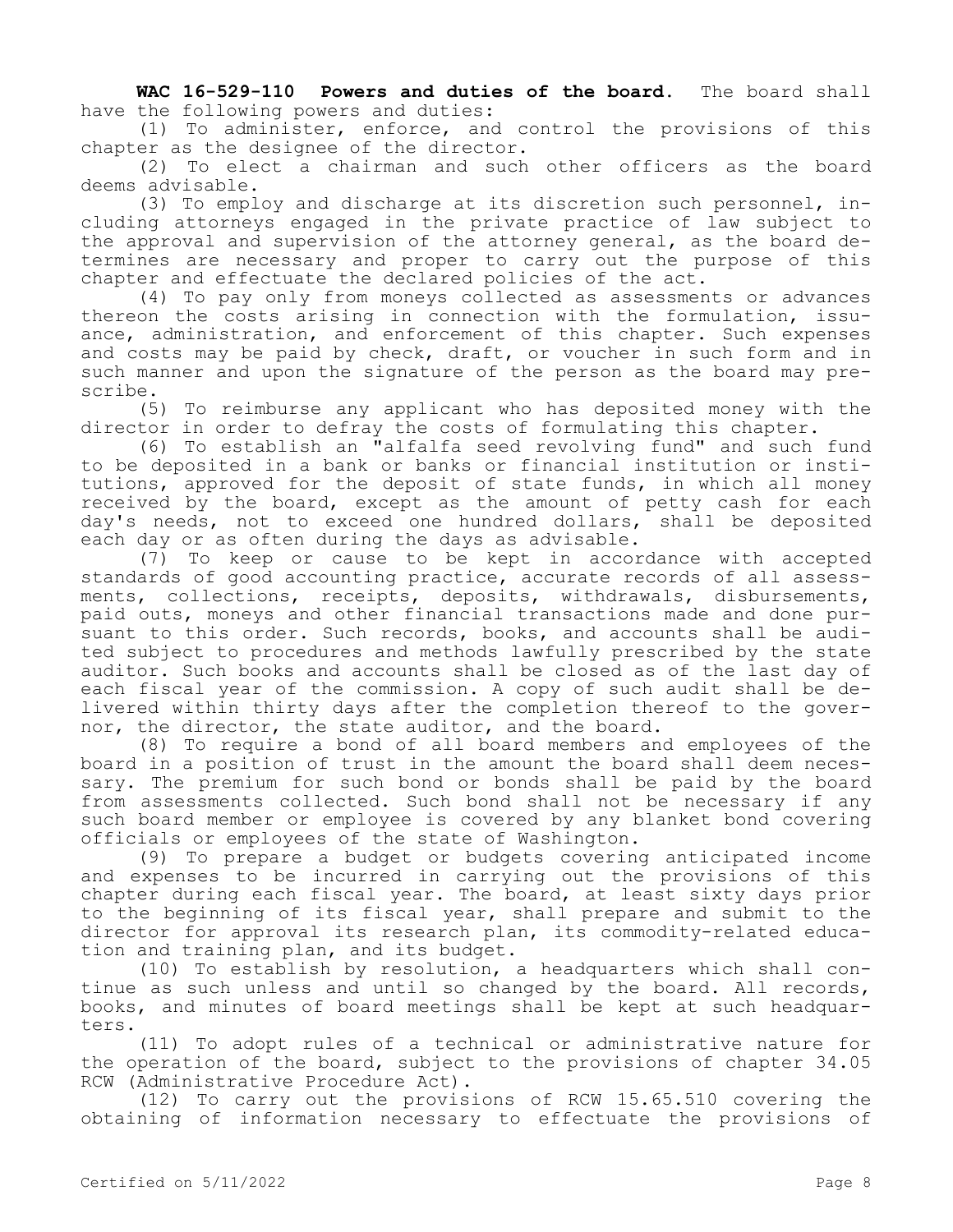this chapter and the act, along with the necessary authority and procedure for obtaining such information.

(13) To bring actions or proceedings upon joining the director as a party for specific performance, restraint, injunction, or mandatory injunction against any person who violates or refuses to perform the obligations or duties imposed upon him by the act or this chapter.

(14) To confer with and cooperate with the legally constituted authorities of other states and of the United States for the purpose of obtaining uniformity in the administration of federal and state marketing regulations, licenses, agreements, or orders.

(15) To work cooperatively with other local, state, and federal agencies; universities; and national organizations for the purposes provided in this order.

(16) To enter into contracts or interagency agreements with any private or public agency, whether federal, state, or local. Personal service contracts must comply with chapter 39.29 RCW.

(17) To accept and expend or retain any gifts, bequests, contributions, or grants from private persons or private and public agencies.

(18) To enter into contracts or agreements for research in the production, irrigation, processing, transportation, marketing, use, or distribution of alfalfa seed.

(19) To retain in emergent situations the services of private legal counsel to conduct legal actions on behalf of the commission. The retention of a private attorney is subject to review by the office of the attorney general.

(20) To engage in appropriate fund-raising activities for the purpose of supporting activities authorized by this order.

(21) To participate in international, federal, state, and local hearings, meetings, and other proceedings relating to the production, irrigation, manufacture, regulation, transportation, distribution, sale, or use of alfalfa seed including activities authorized under RCW 42.17.190, including the reporting of those activities to the public disclosure commission.

(22) To maintain a list of the names and addresses of affected producers that may be compiled from information used to collect assessments under the provisions of this marketing order and data on the value of each affected producer's production for a minimum three-year period pursuant to RCW 15.65.280.

(23) To maintain a list of the names and addresses of persons who handle alfalfa seed within the affected area and data on the amount and value of the alfalfa seed handled for a minimum three-year period by each person pursuant to RCW 15.65.280.

(24) To maintain a list of names and addresses of all affected persons who produce alfalfa seed and the amount, by unit, of alfalfa seed produced during the past three years pursuant to RCW 15.65.295.

(25) To maintain a list of all persons who handle alfalfa seed and the amount of alfalfa seed handled by each person during the past three years pursuant to RCW 15.65.295.

(26) To establish a foundation using commission funds as grant money for the purposes established in this marketing order.

(27) To carry out any other grant of authority or duty provided designees and not specifically set forth in this section.

[Statutory Authority: Chapters 15.65 and 34.05 RCW. WSR 08-16-014, § 16-529-110, filed 7/25/08, effective 8/25/08. Statutory Authority: RCW 15.65.047 and chapter 34.05 RCW. WSR 05-08-010, § 16-529-110, filed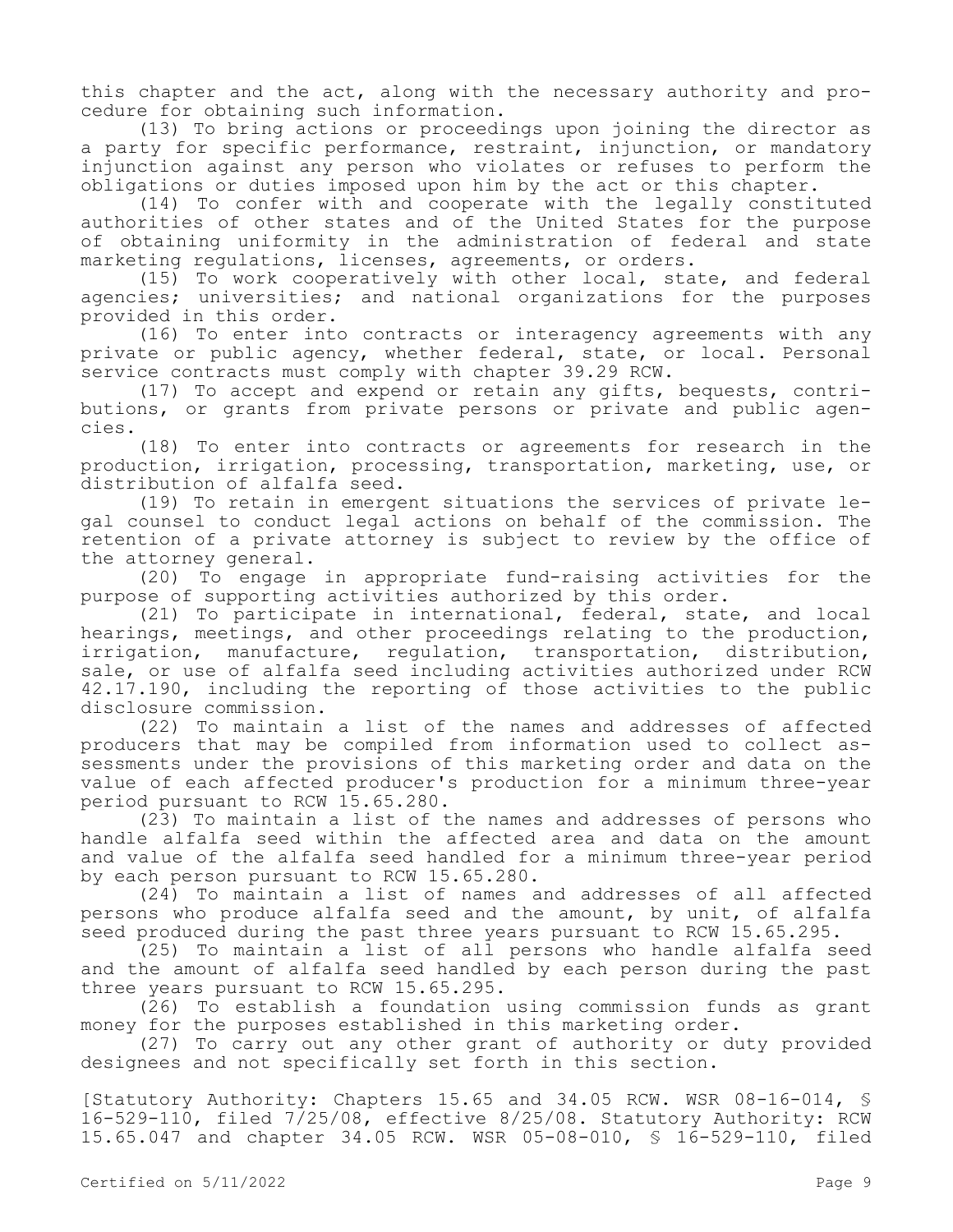3/25/05, effective 4/25/05; Order 1, Article II, § J, filed 3/13/75, effective 7/1/75.]

**WAC 16-529-120 Procedures for board.** (1) The board shall hold regular meetings, at least quarterly, with the time and date thereof to be fixed by resolution of the board. Notice of the time and place of regular meetings shall be published on or before January of each year in the *Washington State Register*. Notice of any change to the meeting schedule shall be published in the state register at least twenty days prior to the rescheduled meeting date.

(2) The board shall hold an annual meeting, at which time an annual report will be presented. The proposed budget shall be presented for discussion at the meeting. Notice of the annual meeting shall be given by the board at least ten days prior to the meeting through regular wire news services and radio, television, and press.

(3) The board shall establish by resolution, the time, place, and manner of calling special meetings with reasonable notice to the members: Provided, That the notice to a member of any special meeting may be waived by a waiver from that member of the board. Notice for special meetings shall be in compliance with chapter 42.30 RCW.

[Statutory Authority: RCW 15.65.047 and chapter 34.05 RCW. WSR 05-08-010, § 16-529-120, filed 3/25/05, effective 4/25/05; Order 1, Article II, § K, filed 3/13/75, effective 7/1/75.]

**WAC 16-529-140 Assessments.** (1) The fixed annual assessment on all varieties of alfalfa seed subject to this marketing order shall be fifty cents per hundredweight of cleaned seed, which shall be paid by the producer thereof upon each and every unit sold, marketed, or delivered for sale by him.

(2) First handlers or purchasers shall collect assessments at time of payment for seed from producers whose production they handle and remit the same to the board in accordance with procedures adopted by the board.

Producers and producer-handlers who ship their alfalfa seed direct to handlers outside of the state of Washington shall remit assessments to the board at time of shipment.

[Statutory Authority: Chapter 15.65 RCW. WSR 79-07-061 (Order 1639), § 16-529-140, filed 6/27/79, effective 8/1/79; Order 1, Article IV, § A, filed 3/13/75, effective 7/1/75.]

**WAC 16-529-150 Collections.** Any moneys collected or received by the board pursuant to the provisions of this order during or with respect to any season or year may be refunded on a pro rata basis at the close of such season or year or at the close of such longer period as the board determines to be reasonably adapted to effectuate the declared policies of this act and the purposes of the marketing order to all persons from whom moneys were collected or received, or may be carried over into and used with respect to the next succeeding season, year, or period whenever the board finds that the same will tend to effectuate such policies and purposes.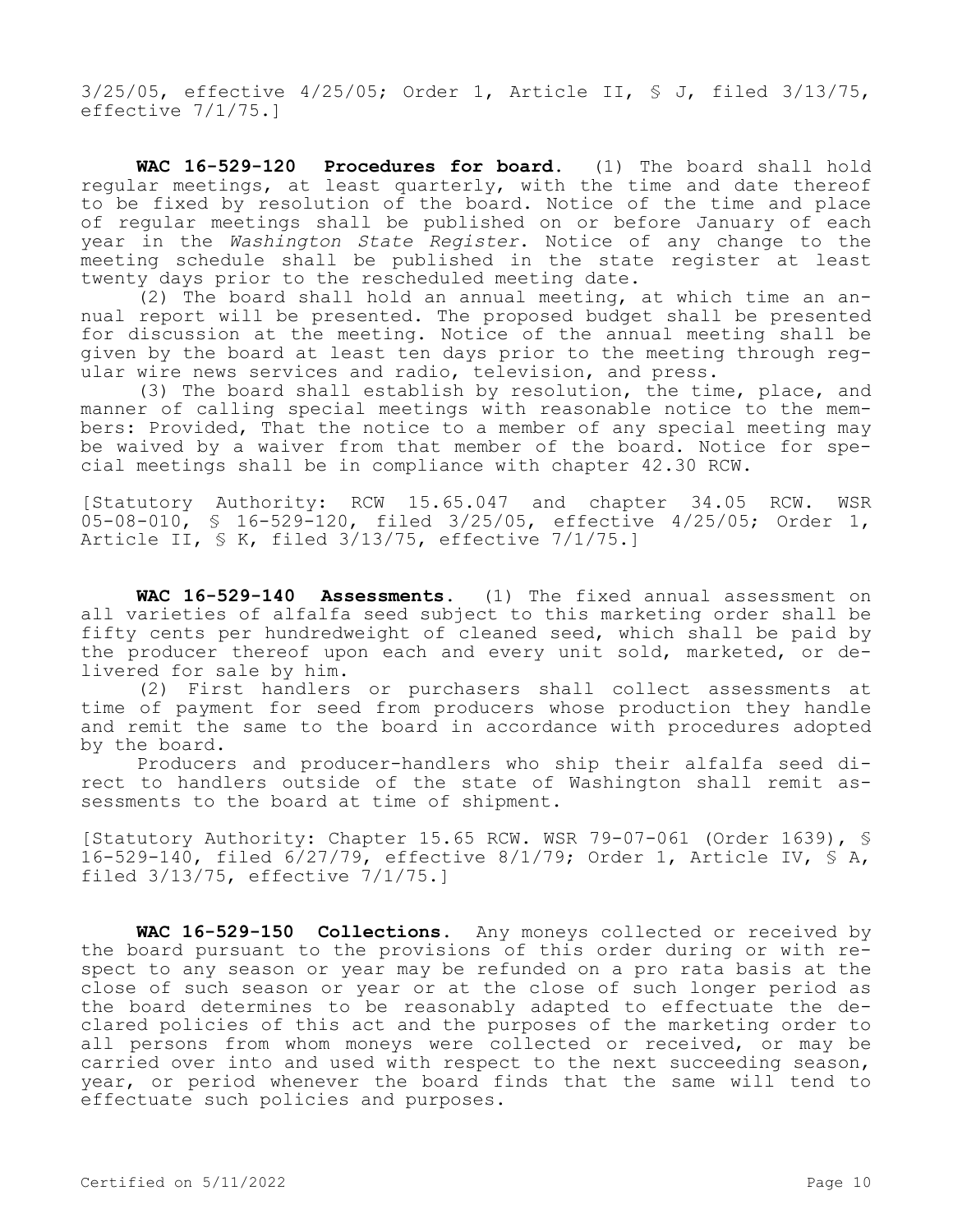[Statutory Authority: RCW 15.65.047 and chapter 34.05 RCW. WSR 05-08-010, § 16-529-150, filed 3/25/05, effective 4/25/05. Statutory Authority: RCW 15.65.050. WSR 96-03-151 (Order 5090), § 16-529-150, filed  $1/24/96$ , effective  $2/24/96$ ; Order 1, Article IV, § B, filed 3/13/75, effective 7/1/75.]

**WAC 16-529-160 Penalties.** Any due and payable assessment herein levied in such specified amount as may be determined by the board pursuant to the provisions of the act and this chapter, shall constitute a personal debt of every person so assessed or who otherwise owes the same, and the same shall be due and payable to the board when payment is called for by it. In the event any person fails to pay the board the full amount of such assessment or such other sum on or before the date due, the board may, and is hereby authorized to add to such unpaid assessment or sum an amount not exceeding ten percent of the unpaid assessment to defray the cost of enforcing the collecting of the assessment. In the event of failure of such person or persons to pay any due and payable assessment or other sum, the board may bring a civil action against the person or persons in a state court of competent jurisdiction for the collection thereof, together with the above specified ten percent, and the action shall be tried and judgment rendered as in any other cause of action for debt due and payable.

[Statutory Authority: RCW 15.65.047 and chapter 34.05 RCW. WSR 05-08-010, § 16-529-160, filed 3/25/05, effective 4/25/05; Order 1, Article IV, § C, filed 3/13/75, effective 7/1/75.]

**WAC 16-529-170 Obligations of the board.** Obligations incurred by the board or employee or agent thereof pertaining to their performance or nonperformance or misperformance of any matters or things authorized, required, or permitted by them by the act or this chapter, and any other liabilities or claims against them or any of them shall be enforced in the same manner as if the whole organization under the order were a corporation. No liability for the debts or actions of the board, employee, or agent incurred in their official capacity under this chapter shall exist either against the board, officers, employees, and/or agents in their individual capacity, nor against the state of Washington or any subdivision or instrumentality thereof nor against any other organization, administrator or board (or employee or agent thereof) established pursuant to this act or the assets thereof. The board, and its agents and employees, shall not be held responsible individually in any way whatsoever to any person for errors in judgment, mistakes, or other acts, either commission or omission, as principal, agent, person, or employee, except for their own individual acts of dishonesty or crime. No such person or employee shall be held responsible individually for any act or omission of any other board, member of the board, or other person. The liability of the members of the board shall be several and not joint and no member shall be liable for the default of any other member.

[Order 1, Article V, § A, filed 3/13/75, effective 7/1/75.]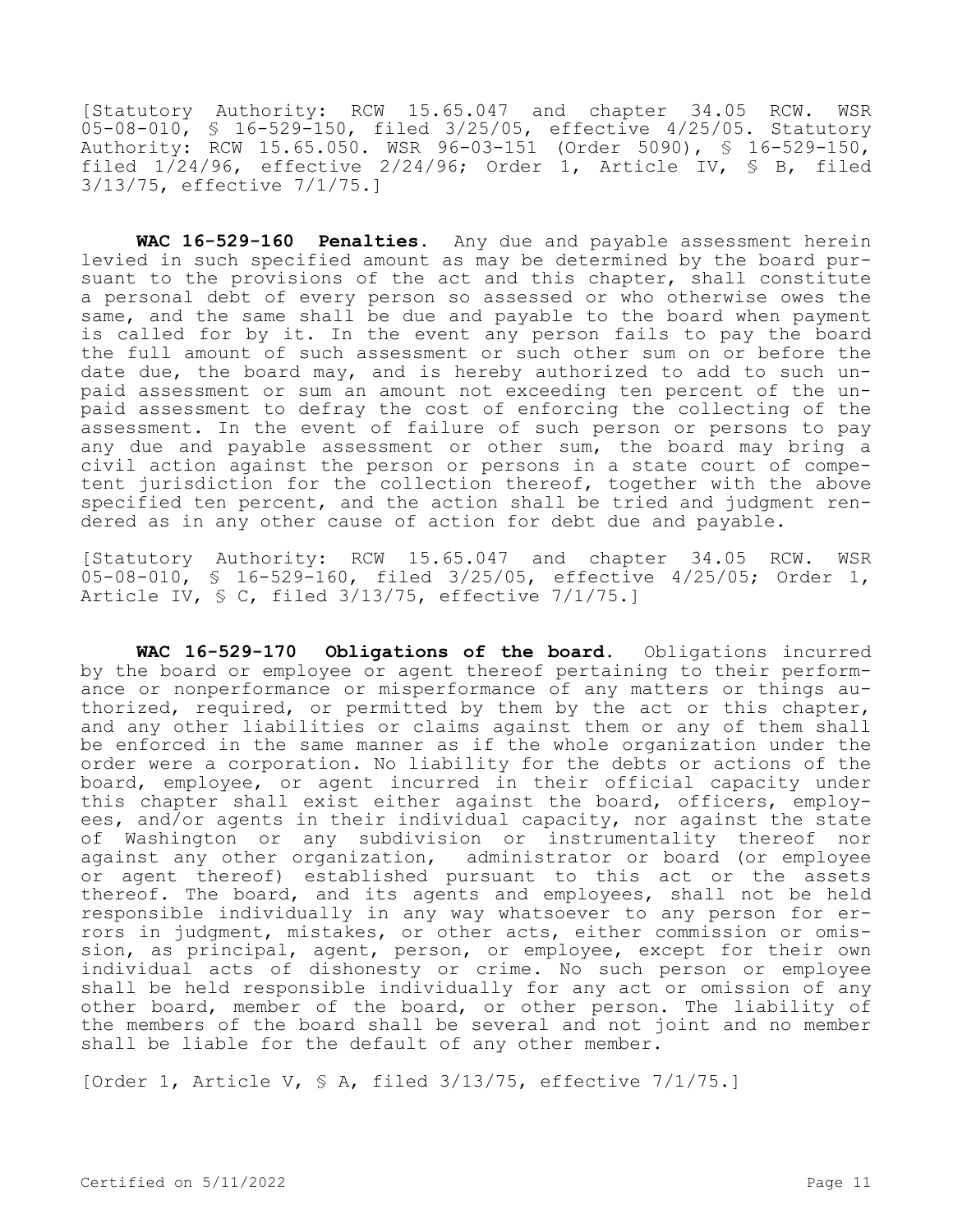**WAC 16-529-180 Board is commission.** In order to conform with accepted usage and nomenclature of the Washington state agricultural community, the board shall be referred to as the Washington alfalfa seed commission.

[Order 1, Article VI, § A, filed 3/13/75, effective 7/1/75.]

**WAC 16-529-190 Termination of the order.** Termination shall be accomplished pursuant to RCW 15.65.183 through 15.65.193.

[Statutory Authority: RCW 15.65.047 and chapter 34.05 RCW. WSR 05-08-010, § 16-529-190, filed 3/25/05, effective 4/25/05; Order 1, Article VII, § A, filed 3/13/75, effective 7/1/75.]

**WAC 16-529-200 Effective time.** This marketing order for alfalfa seed shall become effective after having been approved in a referendum of affected producers, by at least 51% of the affected producers of alfalfa seed having at least 65% of the volume of alfalfa seed produced, or by at least 65% of the affected producers of alfalfa seed having at least 51% of the volume of alfalfa seed produced, and after having been filed with the code reviser for not less than thirty days.

[Statutory Authority: RCW 15.65.047 and chapter 34.05 RCW. WSR 05-08-010, § 16-529-200, filed 3/25/05, effective 4/25/05; Order 1, Article VIII, § A, filed 3/13/75, effective 7/1/75.]

**WAC 16-529-210 Separability.** If any provisions hereof are declared invalid, or the applicability thereof to any person, circumstances, or thing is held invalid, the validity of the remainder hereof or of the applicability thereof to any other person, circumstances, or thing shall not be affected thereby.

[Order 1, Article IX, § A, filed 3/13/75, effective 7/1/75.]

**WAC 16-529-300 Time, place, method for collection and remittance of assessments.** Effective with the 1975 crop, the following procedure is established for the collection, reporting, and remittance of assessments levied on alfalfa seed pursuant to RCW 15.65.410 and WAC 16-529-140:

(1) All first buyers of alfalfa seed grown in the state of Washington, or the person acting on behalf of a first buyer, shall withhold the amount of assessment from their remittances to growers of such seed and transmit same to the commission not later than the last day of the calendar month following date of settlement.

(2) All producers selling alfalfa seed other than to first buyers for resale, whether selling directly or through brokers, and including all sales at retail, shall pay the amount of the assessment directly to the commission not later than the last day of the calendar month following date of settlement.

(3) To all assessments due and payable to the commission and not remitted on or before the date due, there shall be added a penalty fee of ten percent as provided in RCW 15.65.440.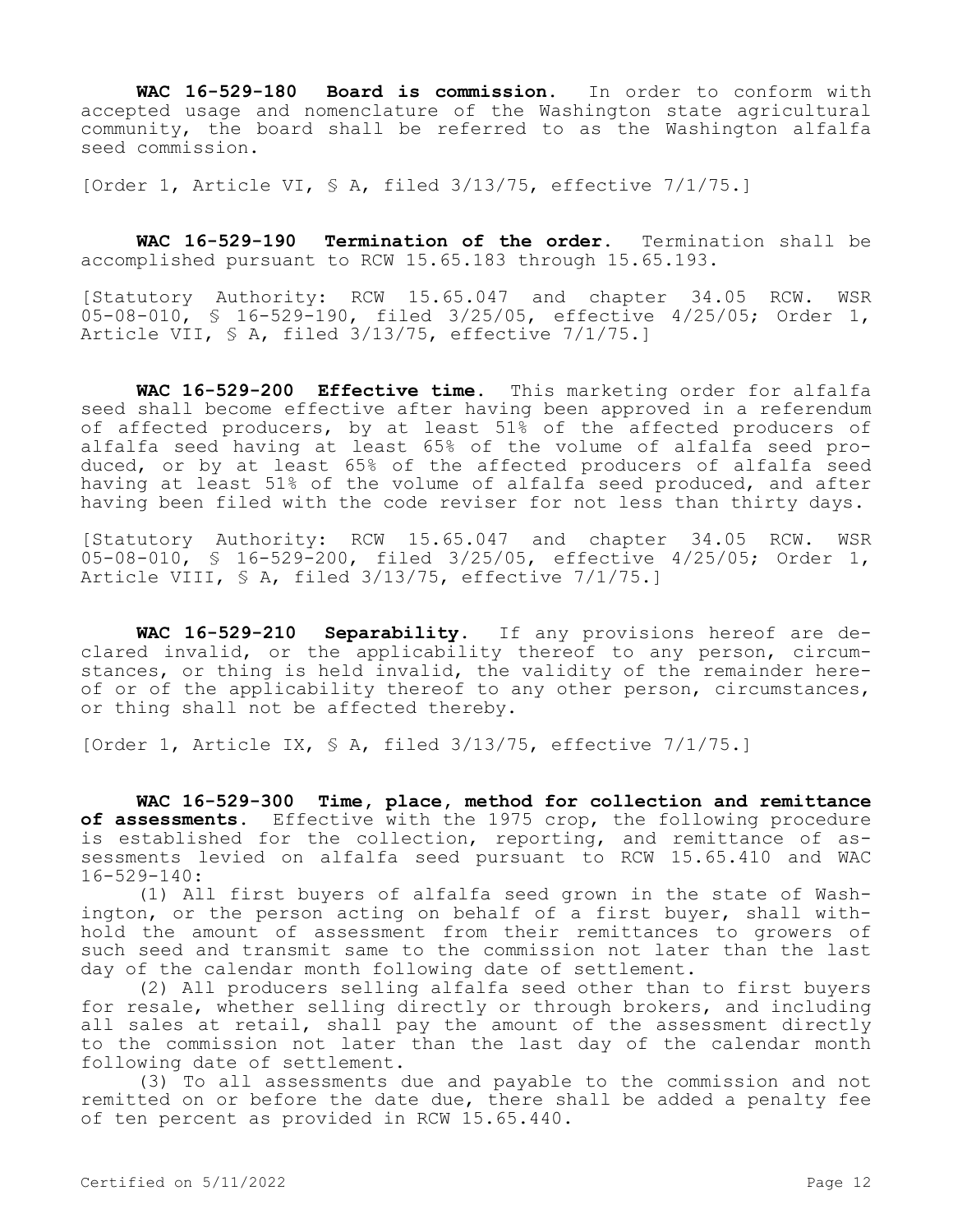(4) All remittances to the commission shall be transmitted with an official reporting form to be furnished free of charge by the commission. Said reporting form shall call for the name and address of the affected producer, the number of pounds of seed sold, the amount of assessment collected from each producer, and the name and address of the person or firm filing the report and remittance.

[Statutory Authority: RCW 15.65.047 and chapter 34.05 RCW. WSR 05-08-010, § 16-529-300, filed 3/25/05, effective 4/25/05; Order 2, § 16-529-110 (codified as WAC 16-529-300), filed 10/17/75.]

**WAC 16-529-305 Description of commission, address and telephone number of the Washington alfalfa seed commission.** Headquartered in Kennewick at 6601 W. Deschutes Ave., Suite C-2, Kennewick, WA 99336, the Washington alfalfa seed commission serves Washington alfalfa seed producers by supporting the alfalfa seed industry in the areas of research and marketing. The telephone number is 509-585-5460.

[Statutory Authority: RCW 15.65.050 and chapter 34.05 RCW. WSR 19-02-064, § 16-529-305, filed 12/28/18, effective 1/28/19. Statutory Authority: RCW 15.65.047, 42.56.040, and chapter 34.05 RCW. WSR 17-05-035, § 16-529-305, filed 2/8/17, effective 3/11/17.]

**WAC 16-529-310 Public records officer.** (1) The commission's public records shall be in the charge of the public records officer designated by the commission. The commission or its executive director may appoint a temporary public records officer to serve during the absence of the designated records officer. The public records officer shall be responsible for implementing the commission's rules regarding disclosure of public records, coordination of staff regarding disclosure of public records, and generally ensuring compliance by staff with public records disclosure requirements.

(2) The name of the commission's current public records officer is on file with the office of the code reviser in accordance with RCW 42.56.580 and is published in the *Washington State Register.*

[Statutory Authority: RCW 15.65.047, 42.56.040, and chapter 34.05 RCW. WSR 17-05-035, § 16-529-310, filed 2/8/17, effective 3/11/17.]

**WAC 16-529-315 Request for public records.** (1) All requests for disclosure of public records must be submitted in writing directly to the commission's public records officer by mail to Washington Alfalfa Seed Commission, 6601 W. Deschutes Ave., Suite C-2, Kennewick, WA 99336. The request may also be submitted by fax to 509-585-2671 or by email to: shanej@agmgt.com. The written request must include:

(a) The name, address and telephone number or other contact information of the person requesting the records;

(b) The calendar date on which the request is made; and

(c) Sufficient information to readily identify records being requested.

(2) Any person wishing to inspect the commission's public records may make an appointment with the public records officer to inspect the records at the commission office during regular business hours. In or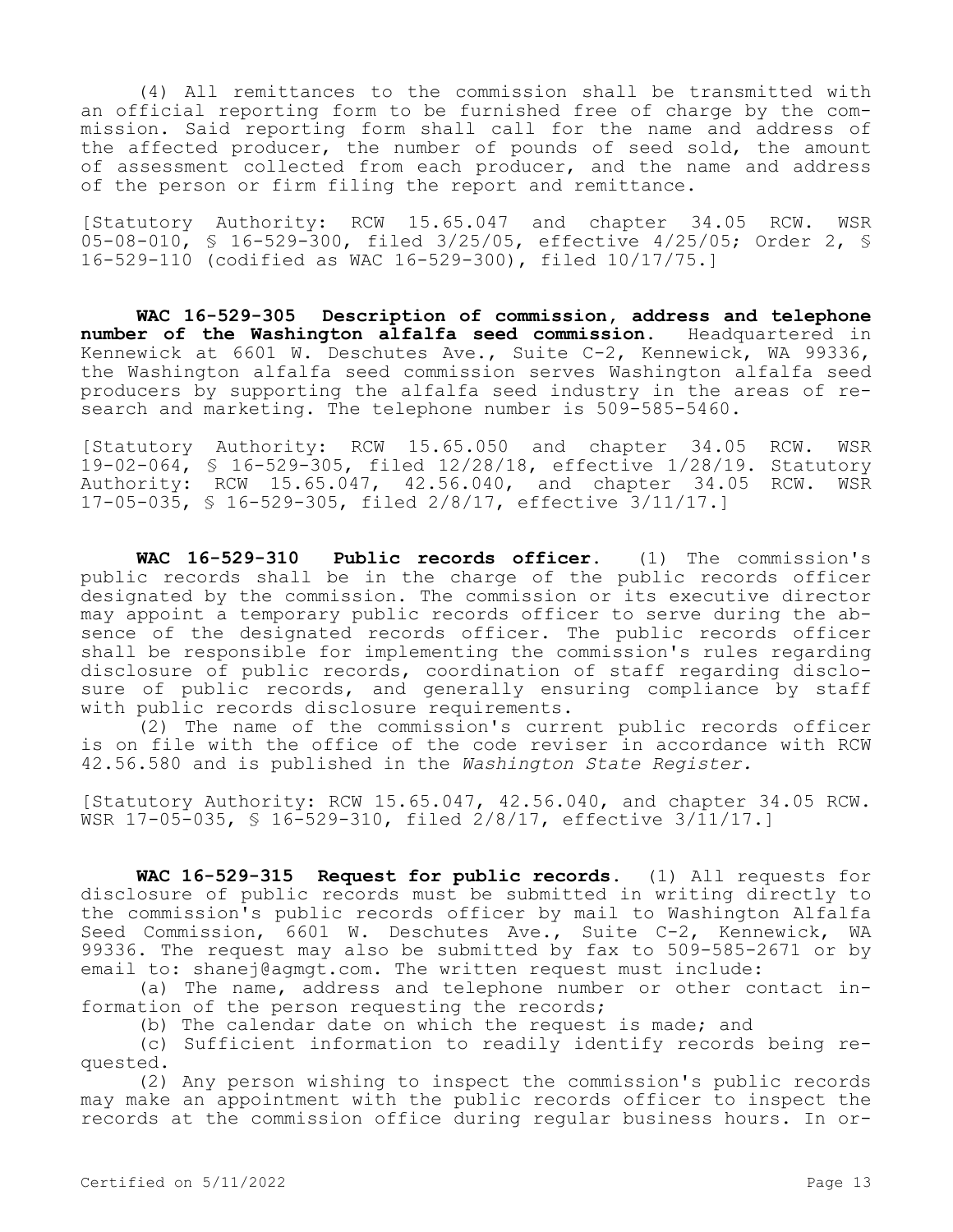der to adequately protect the commission's public records, the following will apply:

(a) Public records made available for inspection may not be removed from the area the commission makes available for inspection;

(b) Inspection of any public record will be conducted in the presence of the public records officer or designee;

(c) Public records may not be marked or altered in any manner during the inspection; and

(d) The commission has the discretion to designate the means and the location for the inspection of records. The viewing of those records that require specialized equipment shall be limited to the availability of that equipment located at the commission's office and the availability of authorized staff to operate that equipment.

[Statutory Authority: RCW 15.65.050 and chapter 34.05 RCW. WSR 19-02-064, § 16-529-315, filed 12/28/18, effective 1/28/19. Statutory Authority: RCW 15.65.047, 42.56.040, and chapter 34.05 RCW. WSR 17-05-035, § 16-539-315 (codified as WAC 16-529-315), filed 2/8/17, effective 3/11/17.]

**WAC 16-529-320 Response to public records requests.** (1) The public records officer shall respond to public records requests within five business days by:

(a) Making the records available for inspection or copying;

(b) Providing a link or address for a record available on the internet under RCW 42.56.520;

(c) Acknowledging receipt of the request and providing a reasonable estimate of the time the commission will require to respond to the request;

(d) Sending the copies to the requestor if copies are requested and payment of a deposit for the copies is made or terms of payment have been agreed upon; or

(e) Denying the public records request. Responses refusing in whole or in part the inspection of a public record shall include a statement of the specific exemption authorizing withholding of the record, or any part of the record, and a brief explanation of how the exemption applies to the record withheld or to any redactions in records produced.

(2) Additional time to respond to the request may be based upon the need to:

(a) Clarify the intent of the request;

(b) Locate and assemble the information requested;

(c) Notify persons or agencies affected by the request; or

(d) Determine whether any of the information requested is exempt from disclosure and that a denial should be made as to all or part of the request.

(3) In acknowledging receipt of a public records request that is unclear, the public records officer may ask the requestor to clarify what records the requestor is seeking. The public records officer is not obligated to provide further response if the requestor fails to clarify the request.

(4) In the event the requested records name a specific person or pertain to a specific person and may be exempt from disclosure, the commission may, prior to providing the records, give notice to others whose rights may be affected by the disclosure. Sufficient notice will be given to allow affected persons to seek an order from a court to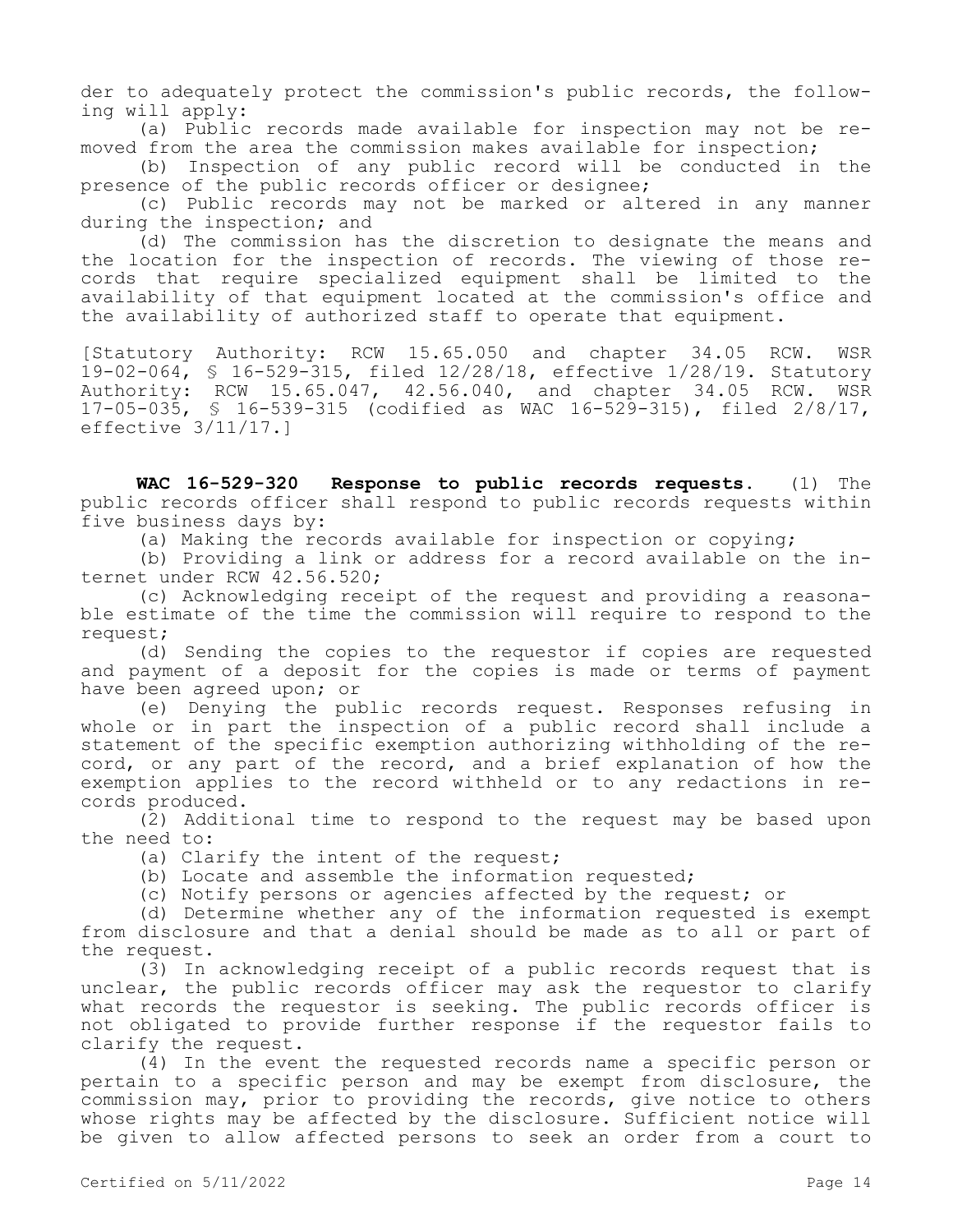prevent or limit the disclosure. The notice to the affected persons will include a copy of the request.

[Statutory Authority: RCW 15.65.047, 42.56.040, and chapter 34.05 RCW. WSR 17-05-035, § 16-529-320, filed 2/8/17, effective 3/11/17.]

**WAC 16-529-325 Fees—Inspection and copying.** (1) No fee will be charged for the inspection of public records.

(2) Pursuant to RCW 42.56.120(2), the commission declares for the following reasons that it would be unduly burdensome for it to calculate the actual costs it charges for providing copies of public records: Funds were not allocated for performing a study to calculate actual costs and the commission lacks the necessary funds to perform a study and calculations; staff resources are insufficient to perform a study and to calculate such actual costs; and a study would interfere with and disrupt other essential agency functions.

(3) The commission may charge fees for production of copies of public records consistent with the fee schedule established in RCW 42.56.120. For all copying or duplicating service charges incurred, an invoice will be sent to the requestor. Reimbursement is payable within fifteen days of receipt of invoice payable to the Washington alfalfa seed commission. The commission may require that all charges be paid in advance of release of the copies of the records.

(4) The commission or its designee may waive any of the foregoing copying costs.

[Statutory Authority: Chapters 42.56 and 34.05 RCW. WSR 18-06-095, § 16-529-325, filed 3/7/18, effective 4/7/18. Statutory Authority: RCW 15.65.047, 42.56.040, and chapter 34.05 RCW. WSR 17-05-035, § 16-529-325, filed 2/8/17, effective 3/11/17.]

**WAC 16-529-330 Exemptions.** The commission's public records are available for disclosure except as otherwise provided under chapter 42.56 RCW or any other law. Requestors should be aware of the following exemptions to public disclosure specific to commission records. This list is not exhaustive and other exemptions may apply:

(1) Production or sales records required to determine assessment levels and actual assessment payments to the commission under chapter 15.65 RCW (reference RCW 42.56.380(3)).

(2) Financial and commercial information and records supplied by persons:

(a) To the commission for the purpose of conducting a referendum for the establishment of the commission; or

(b) To the commission under chapter 15.65 RCW with respect to domestic or export marketing activities or individual producer's production information (reference RCW 42.56.380(5)).

(3) Lists of individuals requested for commercial purposes (reference RCW 42.56.070(9)).

(4) Records that are relevant to a controversy to which the commission is a party but which records would not be available to another party under the rules of pretrial discovery for causes pending in the superior courts, including records involving attorney-client communications between the commission and the office of the attorney general (reference RCW 5.60.060(2) and 42.56.290).